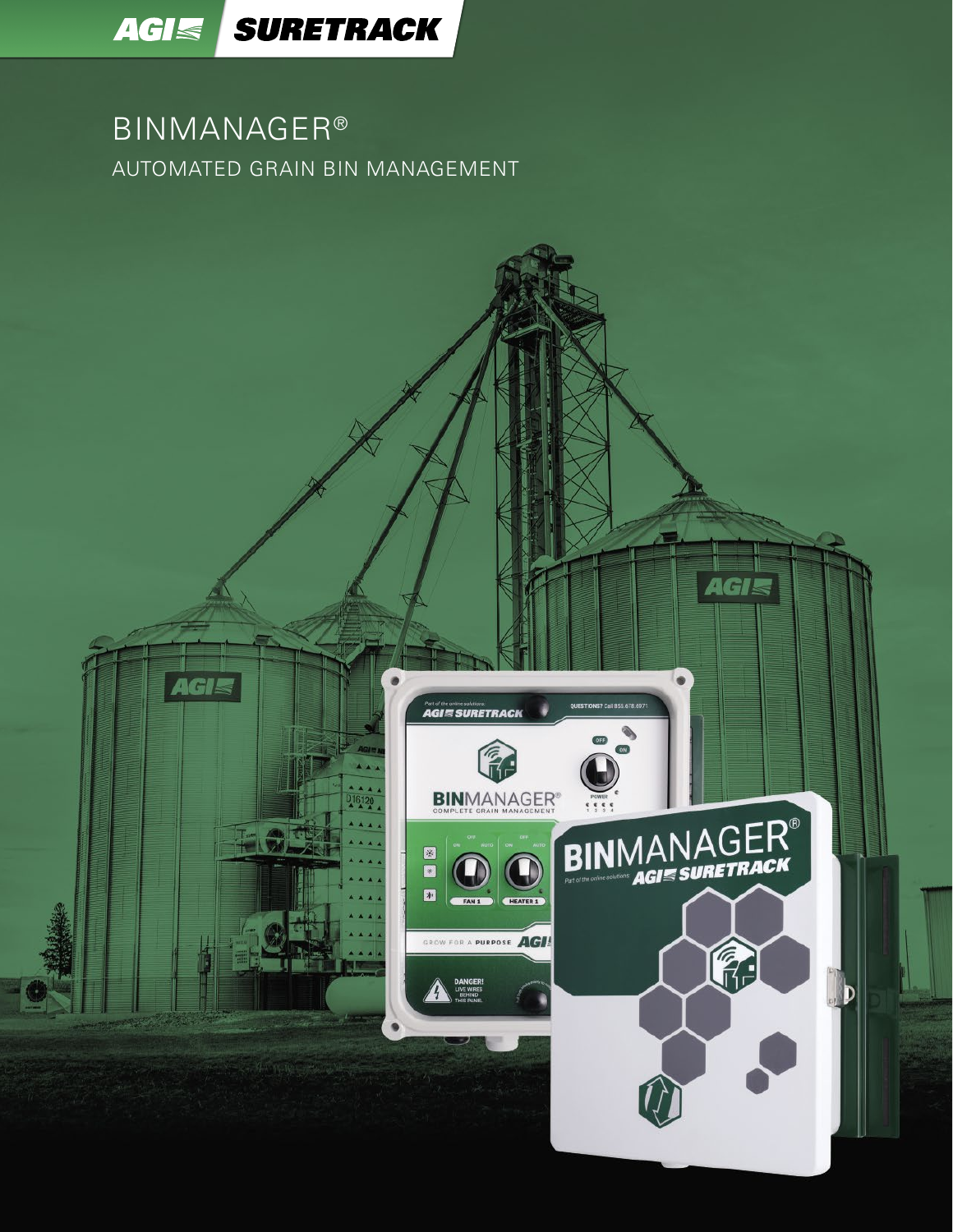## **Create Premium Marketing Opportunities**

Proper Grain Storage Preserves and Conditions Grain, Helping Capture Higher Profits

Managing over 500 million bushels annually, BinManager® is the industry's leading grain bin management solution, and the only option on the market to offer a fully automated preservation and conditioning solution.

As a part of SureTrack FARM®, BinManager's integrated hardware and software provides a seamless grain storage management experience. The 3D visuals on the AGI SureTrack® online dashboard, combined with industry-leading customer support, put grain storage and conditioning decisions at your fingertips.

#### **CONDITIONED GRAIN PUTS YOU IN THE DRIVER'S SEAT**

- **• Free Grain Testing** Learn the exact settings needed to preserve and condition grain to your specifications by pulling and submitting a composite grain sample from the bin or bins that BinManager is equipped to control.
- **• Algorithms** Once the results of your grain test are back, a unique algorithm is generated for your BinManager to define conditioning and preservation parameters based on your needs. Once established, the BinManager is calibrated to automate fans, moisture drydown, rehydration and cooling.
- **• Monitor and Maintain** Temperature and moisture readings are taken by the cables to continually monitor and maintain grain condition — viewable from anywhere at anytime.
- **CO<sub>2</sub> Detection** Monitor elevated CO<sub>2</sub> levels for early detection of insect and fungi infestation.

#### **HARDWARE**









Check your bin activity from anywhere at anytime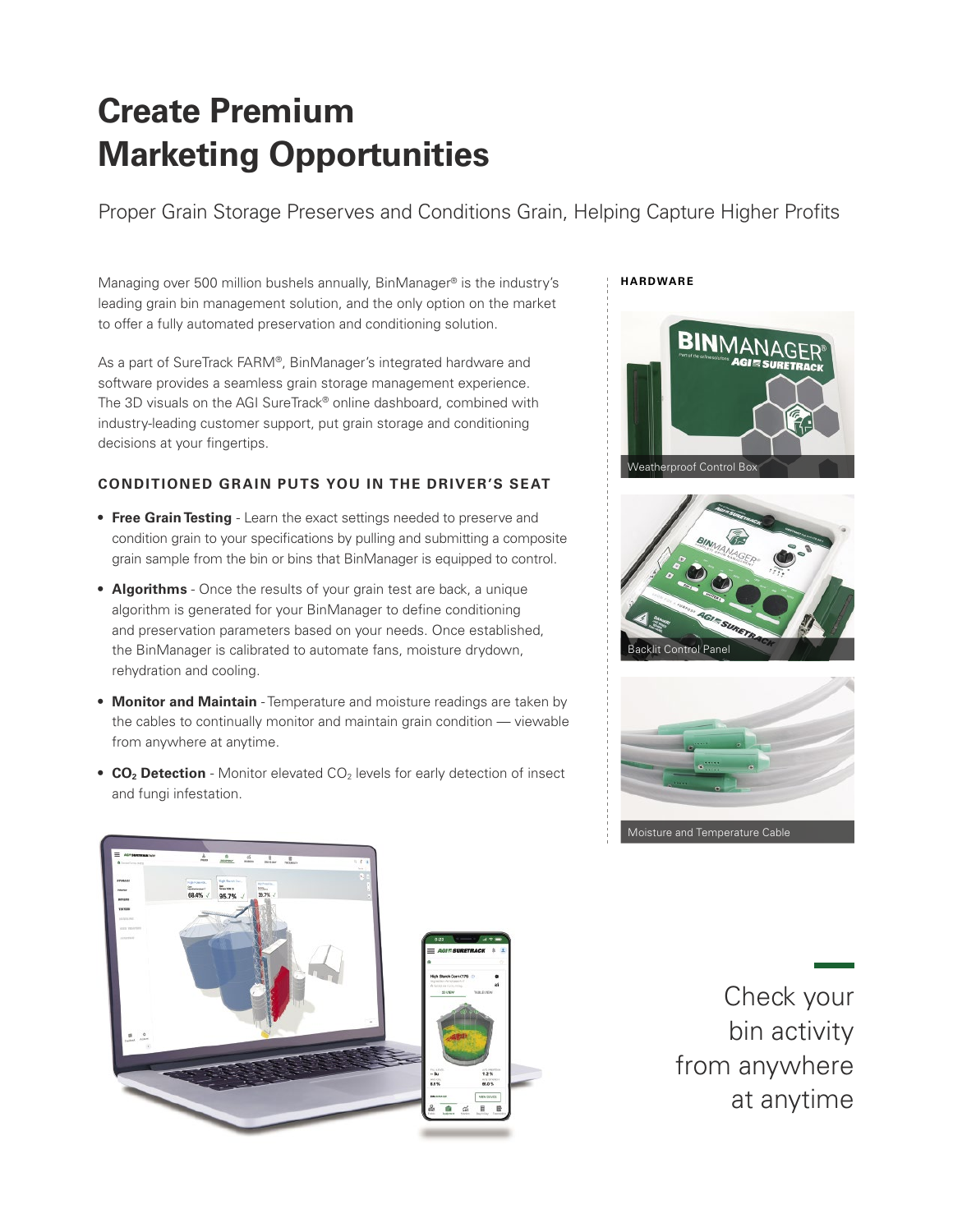BinManager gives you the opportunity to improve every aspect of grain storage management, and provides a zero-entry solution to grain management — keeping both you and your investment safe and secure.



#### **Create Profit**

BinManager is the only proven grain management solution on the market to achieve and maintain target moisture levels while maintaining protein, starch and oil content. This allows you to not only grow for a specific market premium but store for a specific market premium.



#### **Drive Efficiency**

A fully automated system means that fans and heaters only run when needed. And full automation paired with specific calibration maintains optimal CFM within your bin at all times when paired with the correct fan.



#### **Stay Connected**

**STORAGE STATUS** 

We value relationships. That's why every customer is assigned an AGI SureTrack Coach — a single source for all your SureTrack needs. Our team monitors customer accounts daily to ensure no alert is ever missed — protecting your livelihood. Welcome to the family.

 $3D$   $Q$ 

#### **Knowing your grain is secure is everything.**

**Show Cables**  $\odot$ Cable 1, Cable 2, ... **SELECT NONE View Mode Running Mode** Show Sensors out of Grain ON OFF  $\mathbb{C}^*$ **Time Frame** March 2, March 9, 1 Week 2020 2020

**Real-time view** of moisture and temperature readings.

**3D visual** with zoom feature enabling you to know exactly what is going on in your bin.

**Animate** the conditioning of your grain, providing you the proof needed to know your grain will meet your marketing goals.

**Custom alerts** that provide insights in order to help you make decisions for optimal storage conditions.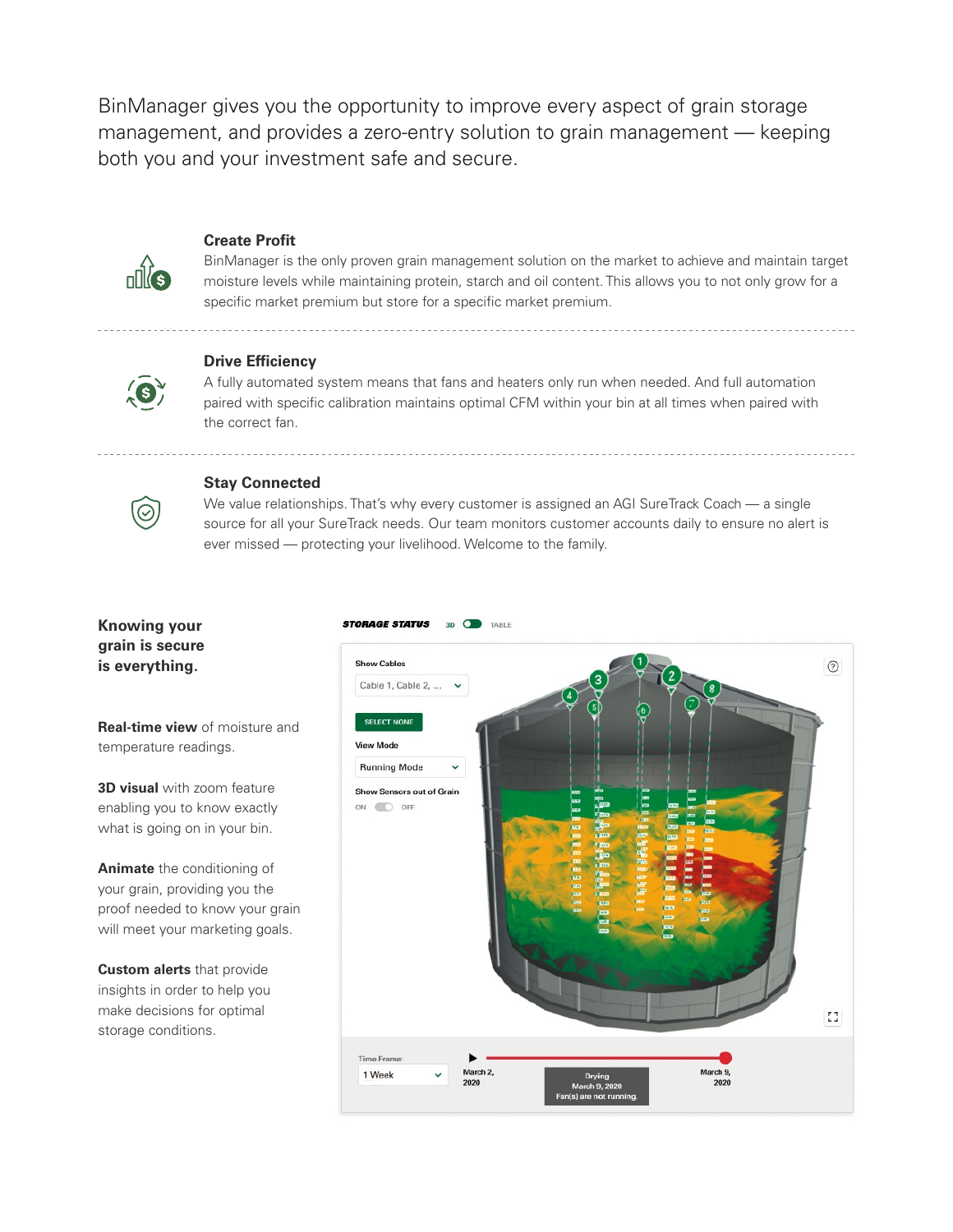# *SURETRACKFARM*

### Complete Crop Management Solution for Increased Profits

From trade policy and weather to consumer demand, farmers today encounter more challenges than ever before, facing outcomes that they believe they can't control. As the only complete crop production management solution, AGI SureTrack® puts the farmer back in the driver's seat, allowing them to make the decisions that define successes.



#### *GROW. CERTIFY. PROFIT. REPEAT.*

SureTrack solves production and marketing challenges in every season on the farm. Let your farm tell its profitability story.

#### **FIELDS**

Track and collect real-time machine and agronomic data for every field. The seed selection tool, FieldData-Manager and Farmobile PUC™ device help you make profitable decisions and account for every input and machine on a field-by-field basis.





#### **EQUIPMENT**

Pinpoint critical production practices to increase profit margins in every season on the farm: planting, growing, harvesting, storing and marketing, through increased management opportunity with BinManager®, TankManager, DryerManager and the FieldLab<sup>™</sup>.

#### **MARKETS**

Discover market opportunities in your area for commodities and specialty crops, and track applications and contracts to stay current with delivery obligations.

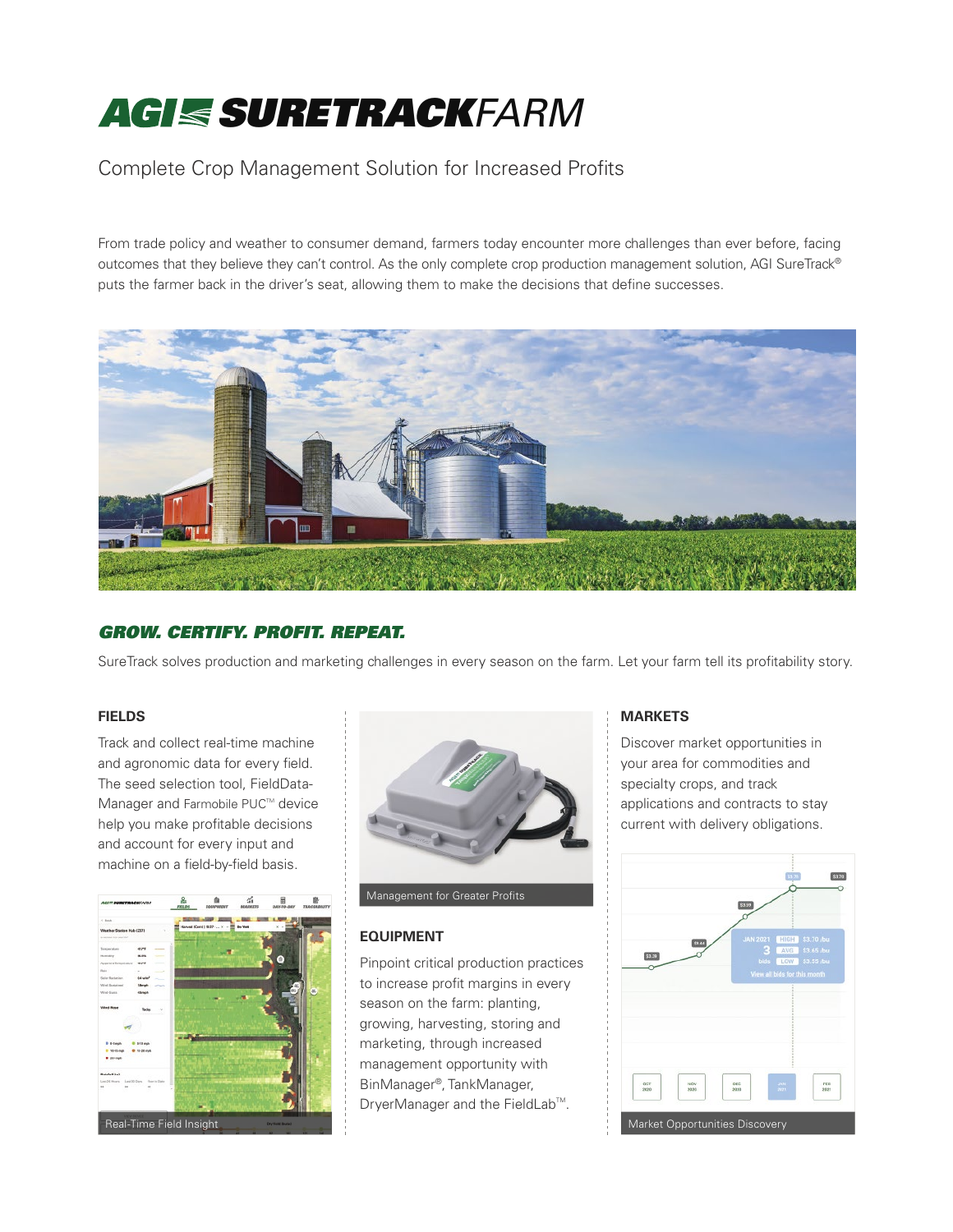#### **DAY-TO-DAY** *- Coming Soon!*

Utilize real-time data generated and collected throughout the crop production year to provide you a clear picture of your true break-even, allowing you to leverage market opportunity, while mitigating risk.

#### **TRACEABILITY** *- Coming Soon!*

Track and trace the grain you produce—from the seed bag to processor storage. Building this bridge across the grain traceability gap creates the on-farm tracking that not only introduces new processor premiums, but also streamlines your recordkeeping process.

#### *YOUR FARM DATA*

Using the data from your farm has never been easier, or more meaningful. Collected, cleaned, organized and secured data from your farm, for your farm, creates more informed decision-making opportunities and allows you to profit from the data collected. AGI SureTrack is committed to keeping your data secure. It is your data and your decision how to use it.



### **BinManager and FieldLab™**

Add Quality Assessment and New Market Opportunities to Your Operation



Capture precision grain analysis data within seconds with FieldLab. With accuracy on par with the best benchmark spectrometers, but at a fraction of the cost, the FieldLab analyzes your grain quickly and reliably.

GIE SURETRACKFARM

Farms (11429)

 $39.7%$ 

 $95.7%$ 

#### **WITH FIELDLAB AND BINMANAGER YOU CAN:**

- Quickly assess quality characteristics of every load of your harvest.
- Share the characteristics that automatically populate your SureTrack account with potential buyers in a matter of minutes.
- With tester results, negotiate top dollar for the seed genetics you grow.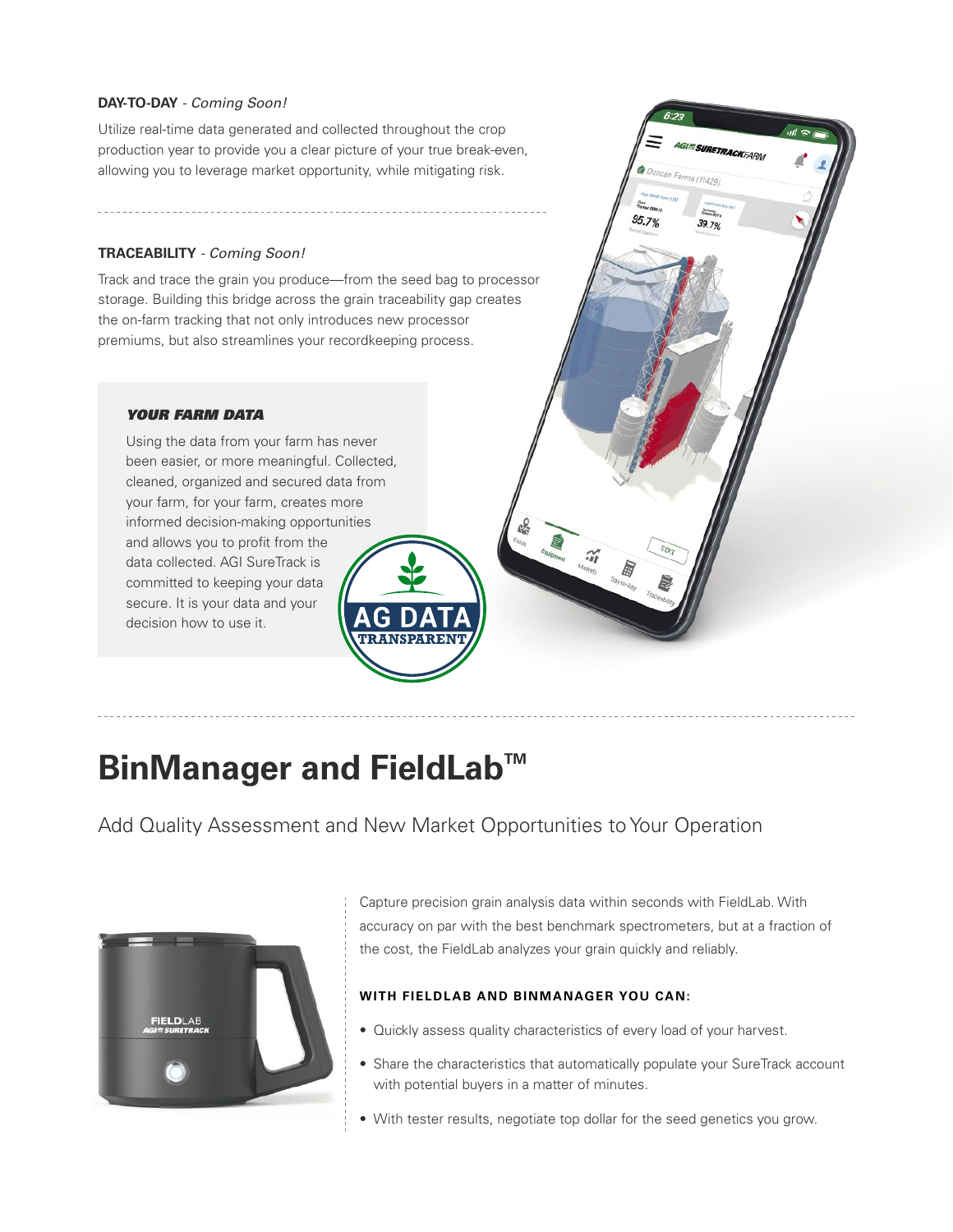### **Elevate Bin Safety**

### BinManager® Provides You with a **Zero-Entry** Solution

Technology on the farm means more than wider profit margins, data collection and labor reduction. Today's technology has the capacity to elevate safety and BinManager is at the top of the list.

Each year, the number of grain entrapment deaths rise, a statistic AGI SureTrack®, along with the rest of the agriculture community is taking measures to reduce. BinManager is your next step to bin safety.

#### **BINMANAGER SAFETY MEANS:**

- **• Zero-entry Grain Bin Management:** Never enter a full, partially full or filling grain bin again.
- **• Real-time Cable and Sensor Readings:** There's no need to manually probe grain, data is captured and reported directly to the SureTrack dashboard.
- **• Maintenance Free:** BinManager requires no in-bin maintenance and should a mechanical problem arise, our team of service technicians and customer service representatives will identify and correct the problem quickly.



#### **Grain Pressure**

What it takes to pull a 165 LBS person out of grain when entrapment occurs.

# **GRAIN BIN ENTRY HAZARDS AVOIDED WITH BINMANAGER**



#### **Flowing Grain**

Standing on moving or flowing grain can shift like quicksand, burying you in moments.



**Bridge or Cliffed Grain**

Moisture and/or mold can cause grain to form a stiff crust on the surface of stored grain. As grain is unloaded, a cavity can form under the bridge and then collapse if you attempt to cross it.



**Avalanche or Collapsing Grain**

Grain that has accumulated on the side of a bin can unexpectedly collapse covering anyone in the bin.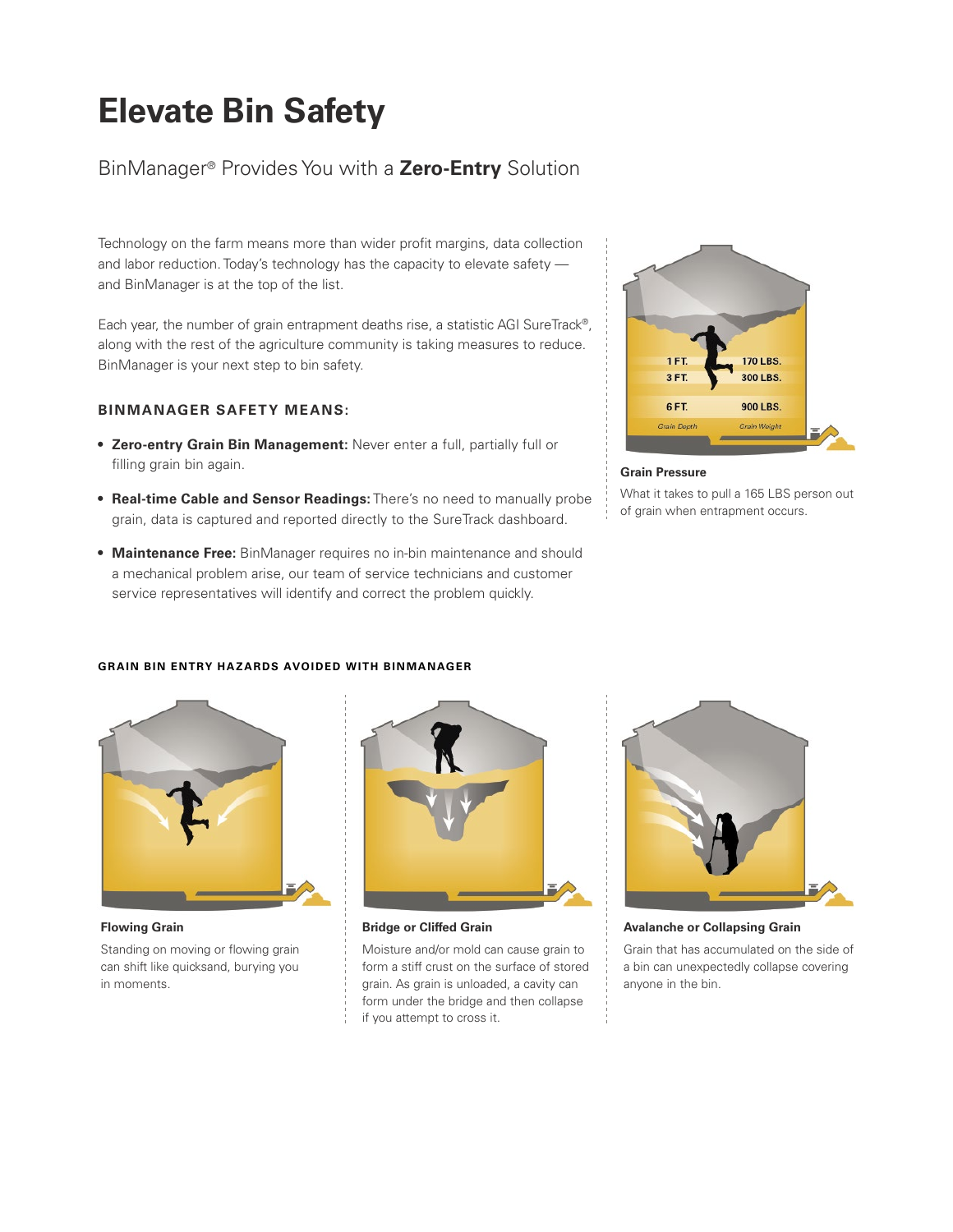## **Bin Management Solution for Crops Around the World**

The List of Crops BinManager Provides Automated Conditioning for Keeps Growing

Don't See Your Crop? **Let Us Know.**  Email your crop suggestions to sales@agisuretrack.com.

Alfalfa Pellets Azuki Beans Barley - 2 Row Barley - 6 Row Black Beans Buckwheat Canola **Chickpeas** Corn - Forage Corn - Hard Endosperm Corn - White: Food Corn - Yellow Corn - Purple Cottonseed Cowpeas Durum Faba Beans Flax Grasses: Fescue, Ryegrass Hazelnut High Amylose Corn Kidney Bean Lentils Millet Mung Bean Mustard Navy beans **Oats** 

Okra Peanuts Peas - Green Peas - Yellow Pecan Pinto Beans Pistachios Popcorn - Mushroom, Butterfly Popcorn - Specialized Red, Blue Rice - Long Grain Rough Rice - Medium Grain Rough Rice - Short Grain Rough Safflower Sesame Sorghum: Grain and Forage Soybean Spelt Sunflower Black/Oil Sunflower Confectionary **Triticale** Rye Wheat CWRS Wheat HRS Wheat HRW Wheat HW Wheat SRW Wheat SW